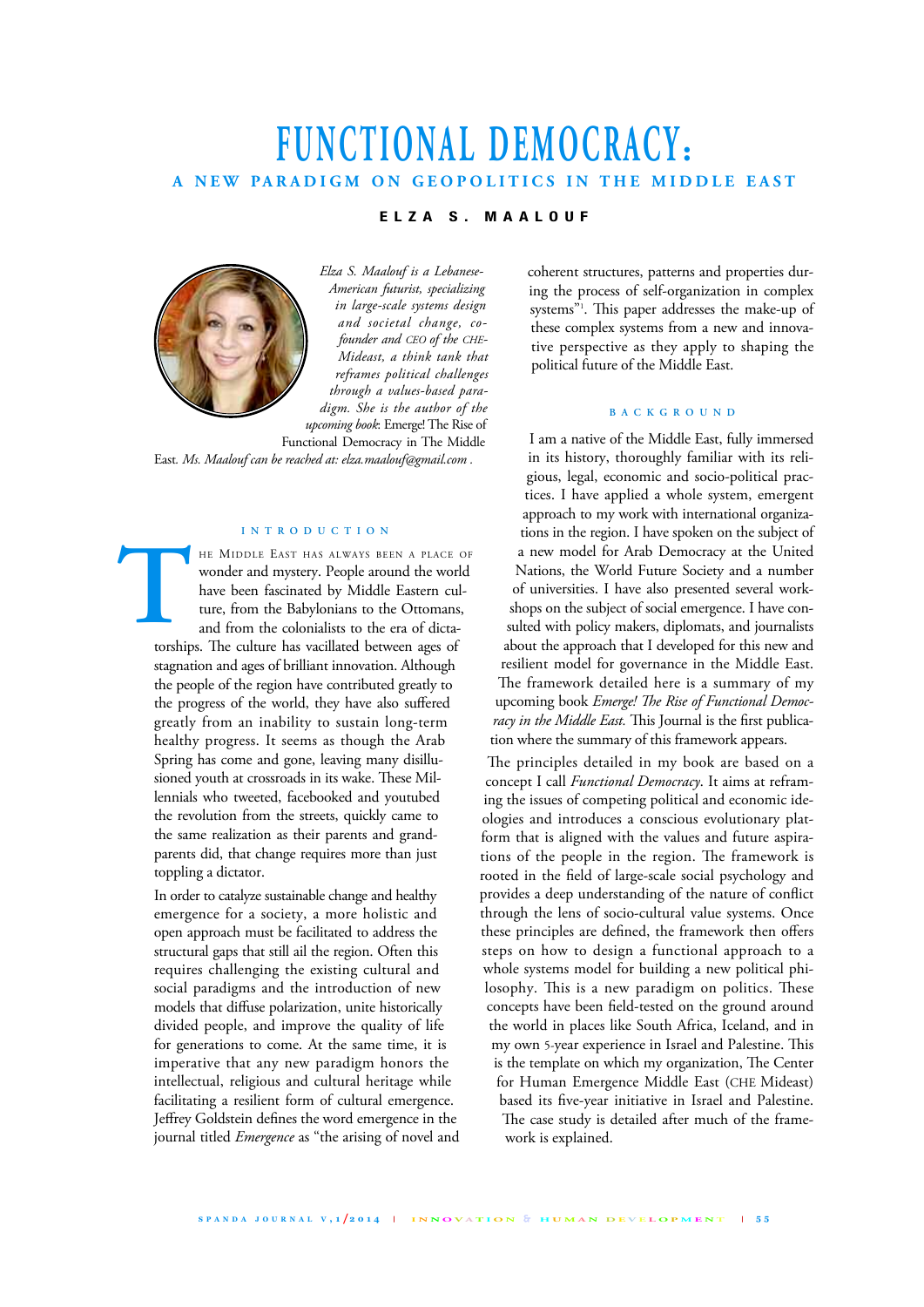This article will illustrate how carefully crafted cultural visions lead to transformational changes in education, healthcare, economics and other important areas in the development of Middle Eastern cultures and institutions. At the heart of this new paradigm is the work of three prominent developmental theorists from the field of social psychology:

~ Dr. Clare W. Graves, author of the Levels of Existence Theory, which compared a number of psychological and behavioural constructs such as Max Weber, Abraham Maslow, and Jane Loevinger.

~ Dr. Don Beck, author of the Spiral Dynamics Theory, which uses a socio-cultural value systems approach, and acts as a scaffolding for multiple other behavioural theories while extending the applications of Graves's theory.

~ Muzafer and Carolyn Sherif and Carl Hoveland authors of Social Judgment Theory which introduced pioneering models on the subconscious sorting of ideas, the attitude scale, and the Assimilation Contrast Effect.

Dr. Beck and I co-founded the CHE Mideast and advanced these studies beyond their academic origins to integrate new insights from real applications into the area of social sciences. At the heart of designing functional governance, and new models for conflict resolution is the recognition that human existence is by nature hierarchical. It requires different solutions for cultures belonging to the different levels of existence. Thought leaders in political philosophy today shy away from considering new ideas on social hierarchies for the fear of offending political sensitivities. Acceptance of these models however, becomes easier once the science behind the framework is understood and the applications prove to provide effective solutions.

The pillars on which the framework of rests are as follows.

## **T H E M E A S U R A B I L I T Y O F C U L T U R A L V A L U E S**

The measure of values has always been a subjective endeavour. This is not the intent of our approach. In this context, cultural values refer to the deep examination of Graves' eight levels of human existence known as value systems and their subsequent field applications by Dr. Beck and me. While we acknowledge the fact that all people have the potential to develop high cognitive capacities, our framework examines the limitations that come from existential realities within every society and looks to nurture an emergent habitat that positions the culture for maximum potential. Our developmental programs target the needs of specific value systems from an integral, whole systems approach. It uncovers the reasons why different people and different cultures have distinct value preferences and ways of thinking about politics, economics, life priorities, and an array of other metrics.

In developing Graves' concepts further, Beck added the word memes to value systems and created the term MEMEs to provide a better analogy of how values spread. The word "meme" is a term originally coined by evolutionary biologist Richard Dawkins. It rhymes with gene and just like a gene that carries the codes that define human characteristics; a meme carries the codes that define societal characteristics, like values, language, religion, philosophy, politics, and economics. Value systems are a hierarchically ordered, always open to change set of ethics, values, preference, priorities and worldviews that define an individuals, a group or a culture<sup>2</sup>. They have a spectrum of meaning for words, expressions and experiences that are crucial at every level of personal and cultural development. Humans evolve in response to existential challenges from their environment and as they evolve into higher levels of existence their preferences, or values evolve with them. As societies emerge to higher levels they develop more complexity that transcend and include the lower levels. After decades of applying our model it seems that the best an enlightened leader can do is move the values of a society up the ladder of development a half step and allow that new level of existence to penetrate the culture over time in slightly more progressive ways. Based on these eight value systems, we have developed tests and instruments that make it possible for researchers to measure cultural preferences and human needs and design programs to meet those needs. It is these preferences that Beck and I use to tailor development programs that are resilient. The eight levels of human existence identified by our model and the ones I have developed further in my theoretical framework about *Functional Democracy* are depicted in the GRAPH FACING PAGE.

There is a healthy and unhealthy expression at every level and the higher the unhealthy expression is, the more damaging it can be to a culture's continued development 3 . Examples of an unhealthy expression of the fifth level political system of strategic and enterprising values are the US and its current political gridlock. The European Union, which is centrered in the Sixth level political values of egalitarianism and humanitarianism offers a higher standard of care for its citizens but is not without its unhealthy side. In Europe, it was the egalitarian political values that sought to unite the continent through a common currency, but failed to take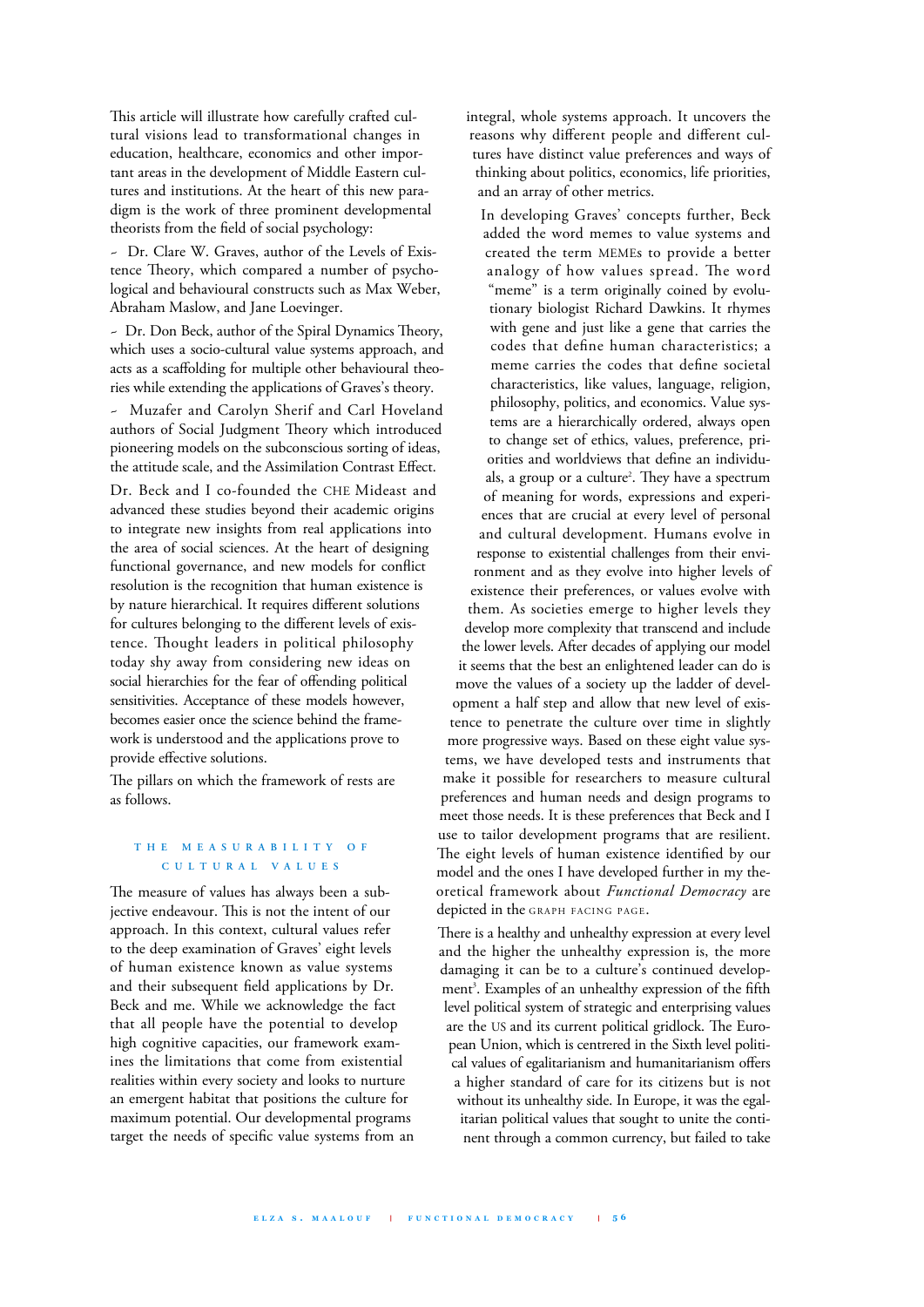# THE BIO-PSYCHO-SOCIAL MAP OF THE HUMAN EXPERIENCE<br>The value-systems/Spiral Dynamics framework on the eight stages of development

## Second Tier "Being" valueMEMES



## TURQUOISE Eighth Level System: Holistic vMEME - starting 30 years ago

#### Basic theme: Experience the wholeness of existence through mind and spirit

- . The world is a single, dynamic organism with its own collective mind . Energy and information permeate the Earth's total environment . Self is both distinct and a blended part of a larger, compassionate whole . Holistic, intuitive thinking and cooperative actions are to be expected
- 
- . Everything connects to everything else in ecological alignments

#### YELLOW Seventh Level System: Integrative vMEME - starting 50 years ago



- Basic theme: Live fully and responsibly as what you are and learn to become . Life is a kaleidoscope of natural hierarchies, systems, and forms
- 
- . Differences can be integrated into interdependent, natural flows . Understands that chaos and change are natural
- The magnificence of existence is valued over material possessions<br>• Hexibility, spontaneity, and functionality have the highest priority

"When man is finally able to see himself and the world around him with clear cognition, he finds a picture far more pleasant. Visible In unmistakable darity and devastating detail is man's failure to be what he might be and his misuse of his world. This revelation causes him to leap out in search of a way of life and a system of values, which will enable him to be more than he has been. His<br>values now are of a different order from those at previous levels. They arise not from selfis magnificence of existence and the desire that it shall continue to be." Dr. Clare Graves

## First Tier "Subsistence" valueMEMES

| . The human spirit must be freed from greed, dogma,                                                                                                                      | · Reaches decisions through reconciliation and                                                                                                |
|--------------------------------------------------------------------------------------------------------------------------------------------------------------------------|-----------------------------------------------------------------------------------------------------------------------------------------------|
| and divisiveness                                                                                                                                                         | consensus processes                                                                                                                           |
| · Feelings, sensitvity, and caring supersede cold rationality<br>· Spreads the Earth's resources and opportunities equally among all                                     | . Refreshes spirituality, brings harmony, and enriches<br>human development                                                                   |
| ORANGE Fifth Level System: Achievist/Strategic vMEME - starting 300 years ago<br>Basic theme: Act in your own self-interest by playing the game to win                   |                                                                                                                                               |
| . Change and advancement are inherent within the scheme                                                                                                                  | . Manipulates Earth's resources to create and spread the                                                                                      |
| of things                                                                                                                                                                | abundant good life                                                                                                                            |
| . Progresses by learning rature's secrets and seeking out<br>best solutions.                                                                                             | · Optimistic, risk-taking, and self-reliant people deserve success.<br>· Societies prosper through strategy, technology, and competitiveness: |
| BLUE Fourth Level System: Purposeful/Authoritarian vMEME - starting 5,000 years ago<br>Basic theme: Life has meaning, direction, and purpose with predetermined outcomes |                                                                                                                                               |
| . One sacrifices self to the transcendent Cause, Truth,                                                                                                                  | . Righteous living produces stability now and guarantees future reward-                                                                       |
| or righteous Pathway                                                                                                                                                     | · impulsivity is controlled through quilt; everybody has their                                                                                |
| . The Order enforces a code of conduct based on eternal,<br>absolute principles                                                                                          | proper place<br>· Laws, regulations, and discipline build character and moral fiber                                                           |
| RED Third Level System: Impulsive/Egocentric vMEME - starting 10,000 years ago<br>Basic theme: Be what you are and do what you want, regardless                          |                                                                                                                                               |
| . The world is a jungle full of threats and predators                                                                                                                    | . Stands tall, expects attention, demands respect, and calls the shots                                                                        |
| . Breaks free from any domination or constraint to please self as                                                                                                        | . Enjoys self to the fullest right now without quilt or remorse.                                                                              |
| self desires                                                                                                                                                             | · Conquers, out-foxes, and dominates other aggressive characters.                                                                             |
| PURPLE Second Level System: Magical/Animistic vMEME - starting 50,000 years ago<br>Basic theme: Keep the spirits happy and the tribe's nest warm and safe                |                                                                                                                                               |
| . Obeys the desires of the spirit being and mystical signs.                                                                                                              | · Preserves sacred objects, places, events, and memories                                                                                      |
| · Shows allegiance to chief, elders, ancestors, and the clan-                                                                                                            | . Observes rites of passage, seasonal cycles, and tribal customs                                                                              |
| · Individual subsumed in group                                                                                                                                           |                                                                                                                                               |
| BEIGE First Level System: Instinctive/Survivalistic vMEME - starting 100,000 years ago                                                                                   |                                                                                                                                               |
| Basic theme: Do what you must just to stay alive                                                                                                                         | . Forms into survival bands to perpetuate life                                                                                                |
| . Uses instincts and habits just to survive<br>* Distinct self is barely awakened or sustained                                                                           | + Lives "off the land" much as other animals                                                                                                  |
| . Food, water, warmth, sex, and safety have priority                                                                                                                     |                                                                                                                                               |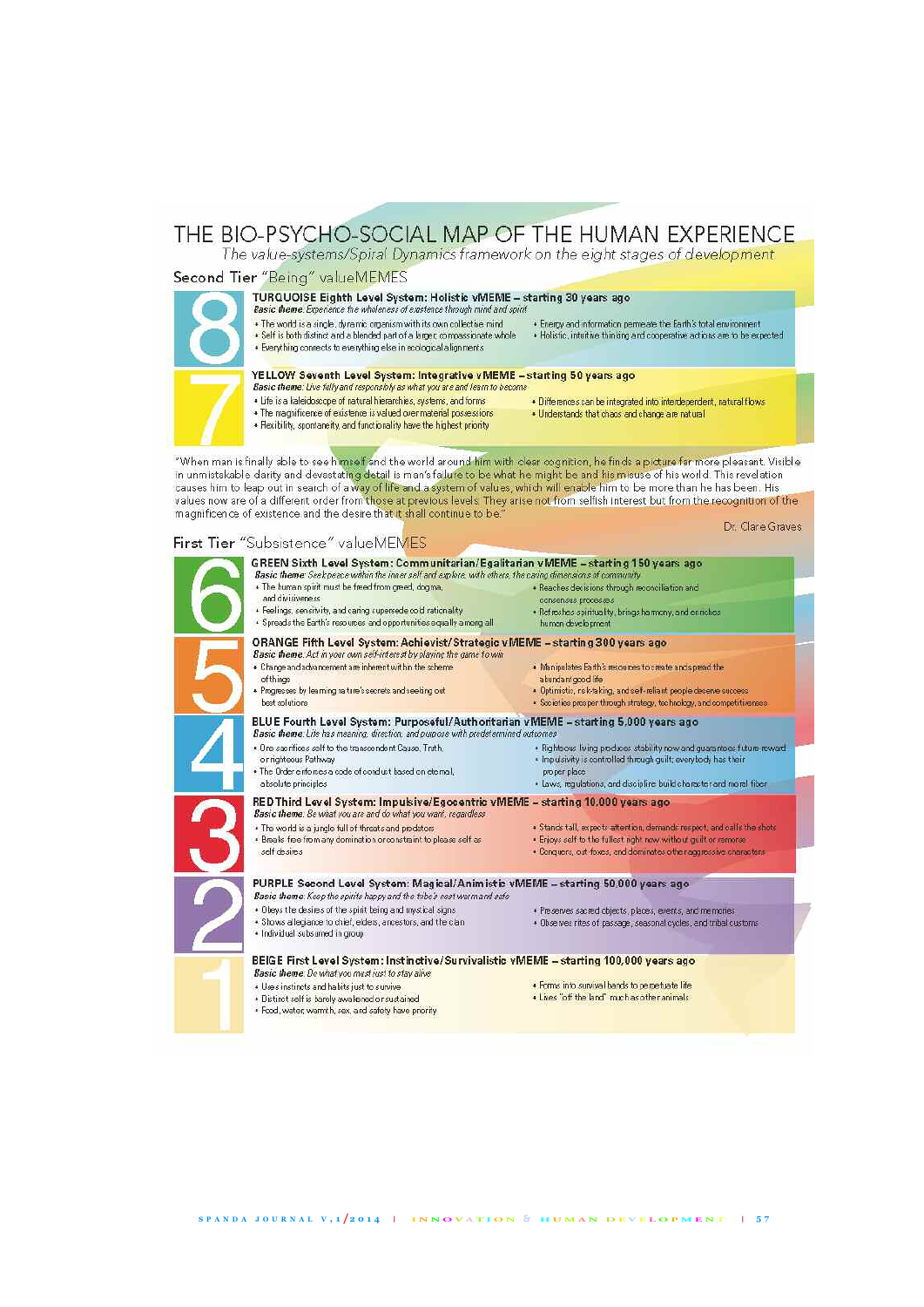inventory of the value systems of new members as the sixth level system often does in its blind pursuit of equality, and the result is the current European state of financial disorder.

Looking at a surface assessment of governance using these values one can see that Democracy in the US today is representative of the fifth level of values, which is a far more complex form of development than ideas on democracy are in China or Russia. In the Middle East, one could argue that Turkey's style of democracy is a *healthy* manifestation of a Fourth-to-Fifth Level political system, while Syria's oppressive feudal system is an unhealthy expression of the Third Level value system. When it comes to the application of politics to values systems, each of these eight levels can be described as being in one of three conditions: open, arrested, or closed. An open system describes a dynamic culture that anticipates change and adapts well to it like many of the Scandinavian countries. An arrested system has stagnant institutions that may change incrementally but not enough to keep up with internal or external dynamics. A closed system is one that doesn't accept change and works at blocking input from the outside. The only change possible with a closed system is through a crisis or revolution. The Arab Spring is the undeniable result of people living in a closed system.

Measurable cultural values are noticeable at the personal level as well. In speaking to audiences from different parts of the world, the word *peace* for example, has different meaning to different people. Peace to Palestinians means ending the Israeli occupation and forming a nation state. To the Syrians today, peace means the ability to secure food for the next two weeks. To a first world audience peace is the reference to the abstract concepts like harmony, inner peace, or sometimes financial security. If one looks for a definition of peace along the spectrum of values, to the first level it means "I stay alive"; to the second level "we are safe", to the third level " I dominate", to the fourth level "we have religious or patriotic order, ", to the fifth level "let's make a deal", to the sixth level "equality and harmony." To the seventh level "I design systems to ensure that peace works for all.'

As one can see from this simple example, the concept of measurable cultural values generates a dynamic synthesis of actionable data regarding values that inform the design of governance that fits. *Functional Democracy* upholds the values of the seventh level system, and designs democracy that fits the needs and uniqueness of that specific society. This is what we call a memetically-stratified lens through which we reframe political design and conflict resolution. TABLE NEXT PAGE.

### **S E E I N G M I D D L E E A S T E R N H I S T O R Y T H R O U G H M E M E T I C L E N S E S**

In order to get a new and fresh perspective on the challenges that face the Middle East, the region's political history must be reinterpreted through a memetic lenses. This is where the linearity of the historic narrative is replaced with the complexity of cultural values-systems. When compared to the way non-indigenous development agencies approach change, one begins to understand the importance of replacing the linearity of history with the complex dynamics that drive the development of local cultures. The former seeks to impose a template for rapid non-indigenous change, while the latter seeks to unblock developmental gaps and allow cultures to emerge at their own healthy pace with built-in sensitivities to the content of the local value systems. Our work focuses on determining the existing and emergent values systems of a culture, specifically identifying its unique local expressions.

What follows are examples of substituting value systems complexity for historic linearity:

- 1 ~ Most historians may view the Ottomans as pioneers of modern governance, but when viewed through the value-systems prism, their rule did more to arrest the emergence of the Middle East than any other. While the Industrial Revolution was leading human emergence under the fifth level value system and empowering the strategic and scientific minds of Western Europe, the Ottomans persisted with the values of "governance by exploitation" of the third level of values, oppressing their subjects under the auspices of maintaining tribal peace, while keeping them in dire poverty.
- 2 ~ When considering the colonial mandate period, though brief, Westerners introduced a foreign system for governance. The concept of nations is a value of the fourth level system. It artificially mapped national boundaries and forced historically competing tribes to fight for power and control. Throughout Middle Eastern history, local power was vested in the heads of tribes and religious leaders, not in democracy and it abstract concepts and institutions. A values systems analysis of the colonial mandates era shows the tribal mindsets weren't ready for that level of social development, especially when its content was full of Western concepts for nations and democracy.
	- 3 ~ Arab Nationalism, although well meaning, was influenced by intellectual elites who travelled abroad but couldn't bridge their transplanted political models and connect them to the existential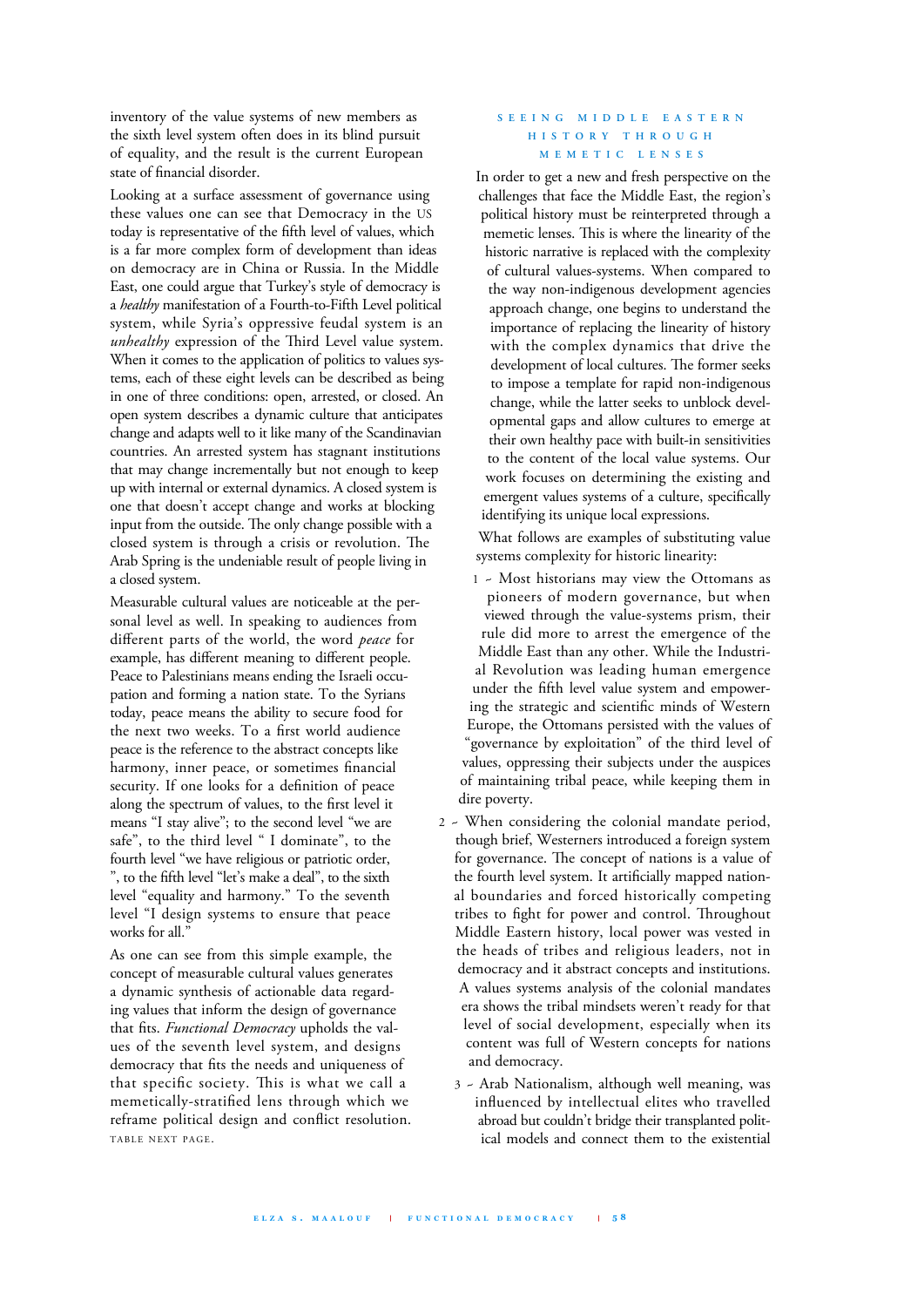|                              |                                                                                                               | <b>Political Form</b>                                                  |                                                                                                                       | <b>Region/Country</b>                          |
|------------------------------|---------------------------------------------------------------------------------------------------------------|------------------------------------------------------------------------|-----------------------------------------------------------------------------------------------------------------------|------------------------------------------------|
| <b>MEME</b><br><b>LEVELS</b> | <b>Meaning of Democracy</b>                                                                                   |                                                                        | <b>Perception of One Person, One Vote</b>                                                                             | % World Population                             |
|                              |                                                                                                               |                                                                        |                                                                                                                       | <b>Under Rule today (PUR)</b>                  |
| 8                            | Global Governance                                                                                             | - Holonic Democracy                                                    | All constituents vote and act in a globally                                                                           | Won't appear until political                   |
|                              | Macro management of all life forms.                                                                           | - Whole-earth Networks                                                 | conscious manner                                                                                                      | systems are centered in the 7 <sup>th</sup>    |
|                              | Seeking the common good in response to Global problems.                                                       | - Interconnection of geo-consciousness                                 |                                                                                                                       | level of values                                |
|                              |                                                                                                               | - The global brain on governance                                       |                                                                                                                       | 0% PUR                                         |
| 7                            | - A process of integrating the majority of all the first tier                                                 | - Functional Democracy                                                 | -Recognizes that one-person one-vote works for                                                                        | - Germany (entering)                           |
|                              | political systems into a functional form of governance that                                                   | - Forms of governance that work based                                  | societies with dominant 'MEMEs at the 4th Level                                                                       | - Northern Europe (entering)                   |
|                              | works for all                                                                                                 | on value-system profiles and stages of                                 | or higher.                                                                                                            | - Switzerland (entering)                       |
|                              | - People have the right to be who they are as long as they are<br>not hurting anyone or the planet            | development.<br>- Stratified systems designed with the                 | - Works with healthy values leaders within the 2 <sup>nd</sup><br>and 3rd 'MEMEs to establish institutions leading to |                                                |
|                              | - Balance of government & private sector based on functionality                                               | input of the Indigenous Intelligence                                   | one-person, one-vote systems in the future.                                                                           | <b>3% PUR</b>                                  |
|                              |                                                                                                               |                                                                        |                                                                                                                       |                                                |
| 6                            | - Everybody shares equally in reaching consensus                                                              | - Social Democracy                                                     | - Votes are important, but the loser still has an                                                                     | - Western Europe (mixed)                       |
|                              | - The purpose of the system is to care for "we the people" and<br>the common good                             | Coalition governments<br>- System is short-lived unless society is     | equal voice<br>-Makes sure there is group consensus on a                                                              | - Northern Europe.<br>- Canada (mixed)         |
|                              | - Equal access to all resources by all people                                                                 | highly homogenous with                                                 | candidate before voting                                                                                               | - US (entering)                                |
|                              | - The human bond has priority over political manipulation                                                     | complementary value systems (ex:                                       | - Our vote goes to the candidate who most supports                                                                    |                                                |
|                              |                                                                                                               | Scandinavian countries & N. Europe)                                    | the environment                                                                                                       | <b>8% PUR</b>                                  |
|                              | - Pluralistic politics                                                                                        | - Multi-party Democracy                                                | - Individual votes are highly valued and go to the                                                                    | -US, UK, Canada (mixed)                        |
| $\overline{5}$               | Game of incentives within a system of checks and balances                                                     | Corporate states.                                                      | candidate who share voter's views.                                                                                    | - Japan (mixed)                                |
|                              | To the winner belong the spoils                                                                               | - Bill of Rights.                                                      | - I vote for candidate who provides opportunity for                                                                   | - Western Europe (mixed)                       |
|                              | - Relationship with losing party is to the strategic advantage                                                | - Economic status sets power ratios                                    | personal success and financial achievement.                                                                           | - China (entering)                             |
|                              | of the winner                                                                                                 | resulting in wider gaps between the                                    | - The higher my net worth the higher the power of                                                                     |                                                |
|                              | System turns politicians into corporate lobbyists after service                                               | haves and have-nots.                                                   | my vote                                                                                                               | 24% PUR                                        |
| 4                            | - Justice and Fairness for all                                                                                | - Authoritarian Democracy                                              | -Votes matter to the one party that has all the right                                                                 | Singapore                                      |
|                              | Everyone is equal under the law                                                                               | - Nation states                                                        | answers.                                                                                                              | - China (mixed)                                |
|                              | Good people follow the law, rules and traditions                                                              | - One Party Rule                                                       | -Vote in line with family, church, and other civic                                                                    | - So. Korea (mixed)                            |
|                              | Disputes resolved through institutions and legal procedures<br>- Duty to pay fair share to support the system | - Heavy hand of government<br>- Winner takes all and rules all without | groups who know the one true way.<br>- Candidate who shares my ethnicity gets my vote.                                | - Russia, India (entering)<br>- Eastern Europe |
|                              |                                                                                                               | input from the losing minority parties.                                |                                                                                                                       | - US, Japan (mixed)                            |
|                              |                                                                                                               |                                                                        |                                                                                                                       | 27% PUR                                        |
|                              | - Whatever the Feudal Lord says it is.                                                                        | - Dictatorship                                                         | - Votes go to feudal lords and Za'eems.                                                                               | - Middle East, India (mixed)                   |
| 3                            | "Power to the People" is power to the clan leader and the                                                     | - Feudal Empire                                                        | - Descending voters get eliminated, thrown in jail,                                                                   | - Africa (mixed)                               |
|                              | chosen few.                                                                                                   | - Domination                                                           | thrown out of the country or killed                                                                                   | - So. America (mixed)                          |
|                              | - Feudal Distribution System.                                                                                 | - Corrupt autocracy                                                    | - Voting for winning candidate grants access to                                                                       | - Parts of S.E. Asia.                          |
|                              | Institutions are vacuous. Designed to enrich self and cronies.                                                | - Strong-arm tactics                                                   | power                                                                                                                 | - China (mixed)                                |
|                              | Rich get richer, poor get poorer.                                                                             | - Patriarchy                                                           |                                                                                                                       | - Russia (mixed)                               |
|                              | All accept have-have not as reality                                                                           | - No clear national platform.                                          |                                                                                                                       | 33% PUR                                        |
| 2                            | - What our people decide to do.                                                                               | - Tribes                                                               | - Individual votes don't matter and are not                                                                           | -Middle East, India (mixed)                    |
|                              | Announced by the chief.<br>Guided by the elders/mystical forces                                               | - Clans<br>- Councils                                                  | encouraged by the group/tribe<br>- Chief knows best                                                                   | -Africa (mixed)<br>- China (mixed)             |
|                              |                                                                                                               | - Extended family                                                      |                                                                                                                       | -So. America (mixed)                           |
|                              |                                                                                                               | - Lineage                                                              |                                                                                                                       | 5% PUR                                         |
|                              | Survival-based groups.                                                                                        | No concept of governance.                                              | No concept of governance                                                                                              |                                                |
| T                            | Genetic memory/instinct.                                                                                      |                                                                        |                                                                                                                       | <b>0% PUR</b>                                  |
|                              |                                                                                                               |                                                                        |                                                                                                                       |                                                |

| <i>Functional Democracy &amp; The Eight Levels of Human Existence</i> |  |  |                                                      |  |
|-----------------------------------------------------------------------|--|--|------------------------------------------------------|--|
|                                                                       |  |  | Copyright © Elza S. Maalouf and Dr. Don E. Beck 2014 |  |

Key: In *%World Population Under Rule* column, mixed system indicates more than one value system defines the country or region's political form. Entering means the values of the next<br>system are emerging but don't define th

reality on the ground. Although they were natives of the region they didn't recognize the misalignment of Western political and philosophical thought with an enumerable collection of proud tribes whose values were dominated by history, tradition, and territorial battles. As a concept of the fourth level system Arab Nationalism was short lived as the majority of culture still needed to transition to an essential stage of peaceful tribal and religious co-existence before it was naturally ready for nation states. As a result of failed Arab Nationalism, dictatorships dominated the region. These were the values of an unhealthy third level system whose brutal tribal leaders were provided with hollow institutions and the global recognition to rule over other tribes and sectarian groups using the values of brutality and bloodshed that defined their past. If the colonialists were to use a value systems approach to designing democracy, the appropriate form of governance for most of the region would have been a benevolent monarchy that picks a respected monarch among the tribes who becomes their servant leader while building the institutions of the fourth level system over time with the input of his subjects. This is what *Functional democracy* calls the "half-steps strategy."

These are just a few examples of how *Functional Democracy* reframes politics in terms of evolving systems of social and political models. It designs for values that continue to emerge in response to changes in the needs of existential reality. Just as democracy in the United States emerged differently than the social democracies of Western Europe, democracies of the Middle East will be vastly different than any we've seen so far. They will be shaped by the unique value memes of Arab culture, which reflect democracies created by these specific people for these specific people and their present-day realities. By reframing the region's history through value systems and memetics, we shed the light on the causes of the historic dysfunction that has plagued the region and offer clear measurable indicators of what is required for the emergence of Arab-style democracies.

## **U N C O V E R I N G T H E I N D I G E N O U S I N T E L L I G E N C E**

*Indigenous Intelligence* is one of the most crucial elements of the *Functional Democracy* model. Experts in this newly defined field are the first individuals we seek when we begin our field design projects. Dr. Beck has always emphasized the importance of working with people who have a deep understanding of the society they are working in. It wasn't till I teamed up with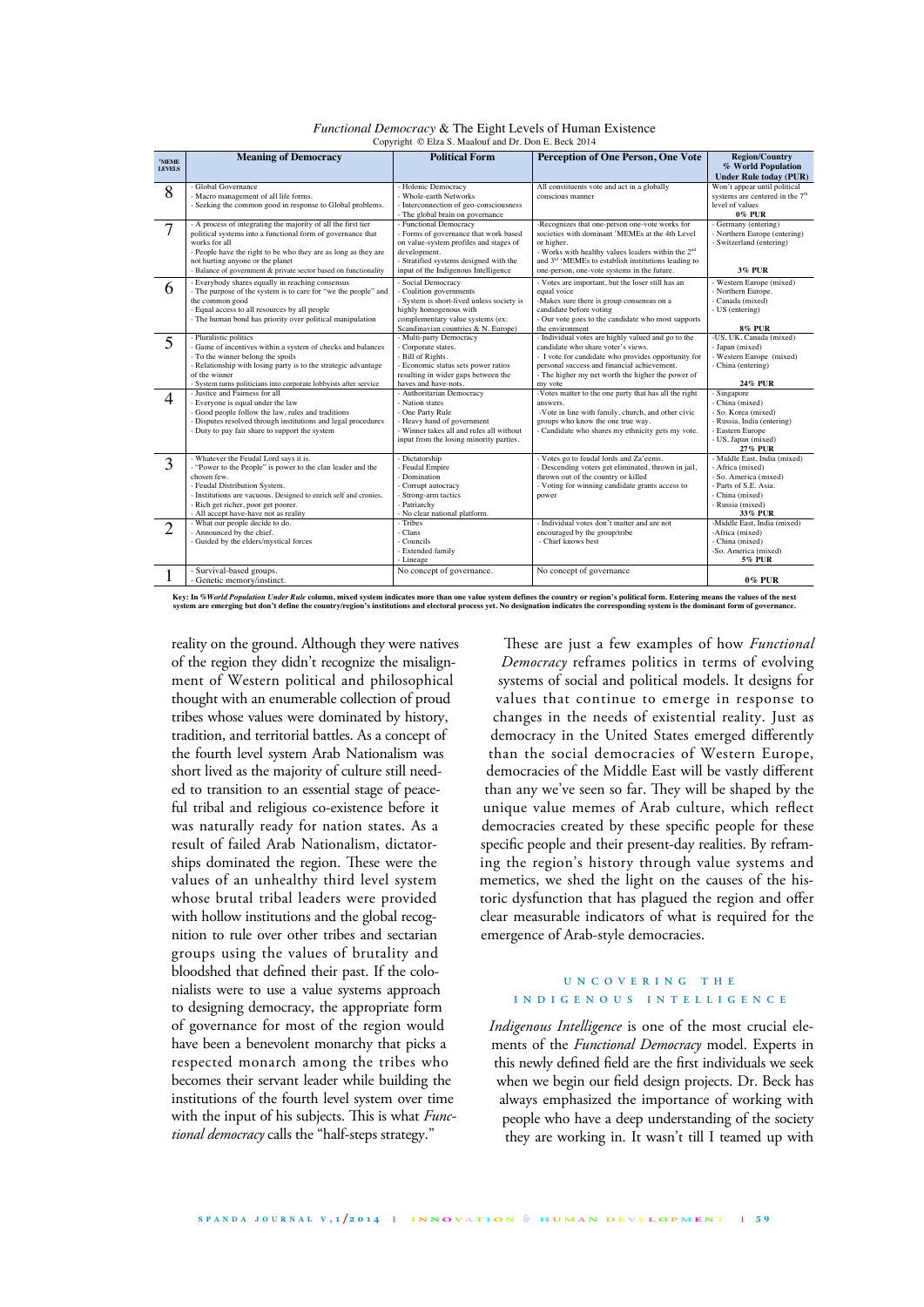him to create the Center for Human Emergence Middle East (CHE Mideast) that I discovered the need to further define the importance of this part of our model. For someone who was born in Lebanon, I noticed certain events, behaviours and phenomena in Middle Eastern culture that were missed by most of my highly intelligent Western colleagues. This pattern of things lost in translation kept repeating in higher frequency as our work progressed, making it necessary for me to conduct research into this field. I began to develop my model after much analysis of field data and assessment of why developmental problems persist in spite of all the good intentions behind foreign aid and the noble work of Non-Governmental Organizations.

Often the term "indigenous" is associated with native minorities and cultures of the developing world that have been marginalized by progress. In this context, I was looking to redefine the meaning of indigenous to include the "unique value-systems expression" of the complex intelligences within each culture. Those are the type of experts who can offer their countries, and the world community creative solutions that meet the challenges facing our world today. After weeks of research including a detailed look at the multiple intelligences model of Howard Garner, I found no definitive studies into the field of local cultural intelligence as its own area of academic focus. No researchers have viewed the importance of this intelligence the way we viewed it at the CHE Mideast.

Based on my field experience and the extensive research I conducted, I came to define indigenous intelligence as follows:

*Indigenous Intelligence (II)* is the multidimensional capacity of an individual or a group in a specific society to interpret its value-systems' complexity to non-natives. It is represented in a cross section of any given society, from Millennials to women, community leaders and elders of the tribe. Unlike other intelligences, it provides rich and actionable culturally fit answers, to why certain individuals or groups act in certain ways. Why do they have certain preferences, priorities, beliefs and worldviews and why solutions need to be tailored for their specific value-structure<sup>4</sup>.

*Indigenous Intelligence* informs governance by assessing where people are in their developmental stages and the challenges they face. II paints a more complete picture of the obstacles facing stakeholders in a society, not just the elite and the privileged. It always finds opportunities in the challenges facing a certain society and finds a silver lining through creative thinking. Economic and political development that is informed by II places the uniqueness of people's capacities into a long-term resilient scheme that makes the culture move at its own healthy pace towards a collective vision of the future.

*Indigenous Intelligence* is manifested in individuals as well as groups who are known as *Indigenous Intelligence Experts* (IIEs). They exhibit some of the following characteristics:

- They are most likely natives of the territory who speak the language, know the customs and understand the culture and the many subcultures within it.
- Their thinking is an open-system with high cognitive abilities. They can speak with ease to a tribal leader in the same colloquial tongue as well as to a national or Western politician and be fully aware of the valuestructure distinctions of what is being said.
- ~ He/she is shaped by a first-hand experience of his/her own transition from being zealots and flamethrowers. He/she has earned his/her dues in becoming a conciliator and pragmatist who thinks about future generations and their wellbeing, rather than revenge, instant gratification, and traditional allegiances.
- ~ While the West paints with broad strokes that miss the finer details, IIEs instinctively discern the complex patterns of their society allowing for a natural process of identifying developmental gaps.
- They understand the value-systems meaning of history through first hand experience not the simplicity of western historic narrative.
- They understand the complexity and the uniqueness of the indigenous challenges that brought the culture to its current status of desolation.
- ~ Tey are strategic and systemic in their thinking and believe in efforts that can be sustainable and resilient for generations to come.
- ~ Tey look at Western organization's objective for peace and prosperity and help them channel their efforts as not to offend local stakeholders and historic grievances while at the same time providing culturally honed plans for distributing resources where they are most needed.
- They are servant leaders, who realize that functional alignment with the needs of their society is at the top of their agenda.

IIEs open the door to a culture from the inside in societies that would otherwise be hesitant to disclose any information to an outsider. They can move freely through the various value-systems within their culture, knowing how to uncover the challenges facing it. They can repair the expression of every local value system. In parts of the Middle East, that have seen war, and have gone through the Arab Spring, many IIEs gain respect due to their activism and sacrifice. It is very likely they had served time in jail for their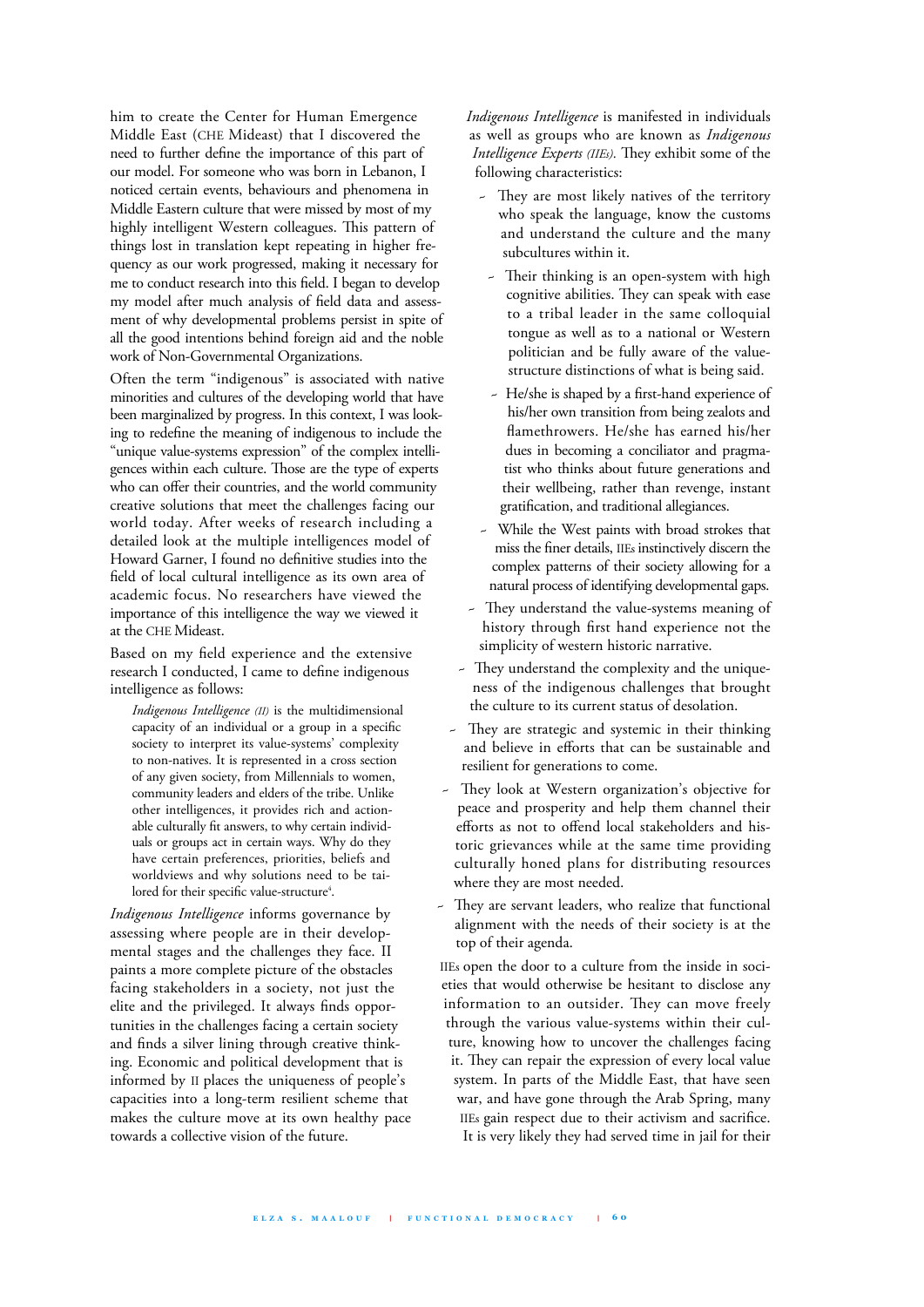views and actions. The rest of the culture witnessed their transformation from tribal and feudal lords to pragmatic leaders and conciliators. They live in two worlds and cater to the traditional needs of the tribe while expressing with clarity, and vision, the future needs of their nation.

Under the *Functional Democracy* model, IIE's are the primary source of information for individuals in charge of creating the blueprint for democratic and transitional institutions. These experts who make up a second layer of experts are called Integral Design Architects (IDAs). They rely greatly on the input of IIEs to design large-scale systems. IDAs are the quintessential Seventh Level thinkers who place all the data coming from the IIEs into a memetically functional design scheme. They play their crucial roles from behind the scenes as they shape the thinking of politicians, business leaders, heads of NGOs and global aid agencies. IDAs are generally not interested in the visibility their work allots them but in the functionality of the systems they design. By doing their work from behind the scenes, they insure their recommendations take on the highest form of indigenous design leading to optimum success.

## **F R A M I N G C O N F L I C T T H R O U G H T H E P R I S M O F V A L U E S Y S T E M S**

Essential to the design of *Functional Democracy* is a new understanding of the nature of conflict and the values of the politicians who shape it. Much of the science on conflict today relies on the seminal work of Muzafer Sherif, Caroline Sherif, and Carl Hoveland and the two models they created. The Sherifs verified a model called Realistic Conflict Theory (RCT) through the Robbers Cave Experiment. The theory accounts for group conflict, negative prejudices, stereotypes, discrimination and even violence as being the result of competition between groups for limited resources 5 . In later years, the Sherifs worked with Hoveland and authored the Social Judgment Theory (SJT), which explains how attitudes are expressed, judged and modified. Beck was a student of Muzafer Sherif while working on his PhD at the University of Oklahoma in the Sixties. He combined the most notable findings from both theories and added to them many elements of the value systems model giving much impetus to his experience in the field.

Beck closely reexamined the underlying assumptions affecting the importance of intra-group dynamics on each side of a conflict. Using SJT, he transformed the assimilation and contrast aspects of group dynamics by providing a far more sophisticated articulation of the different spectrums that represent the different value systems on each side of a conflict. This pioneering model became known as the value-systems Assimilation-Contrast Effect model, or the VACE model for short. It became the basis for identifying the most important parties and individuals to a conflict in our work at the CHE-Mideast.

According to the model, there is a total of six positions or standings related to beliefs and actions on each side of the spectrum in any given conflict. VACE more accurately predicts the motivation of people, groups and cultures under conflict conditions. It illustrates graphically the dynamics of polarization, social conflict and the balance of perspectives in the pursuit of systemic equilibrium (peace, armistice, non violence) between opposing viewpoints or values. Each position has its own value system preferences or mix of value systems. These are expressed in designations of R-1 through R-6 for positions on the right side of the issue, or L-1 through L-6 for positions on the left side. The designation of 'right' or 'left' side does not indicate any party affiliation or political leanings, although it can be used that way for convenience if the political left and right are being discussed.

The six positions based on the spectrum of value systems approach to a conflict are as follows:

- 1 ~ Flamethrowers (R-6  $\phi$  L-6): These are the groups that are represented by the Third Level value system. They are aggressive, violent and predatory with intent to destroy, attack and eliminate the opposition without the possibility of compromise.
- 2 Zealots (R-5 & L-5): These are groups centrered partly in Third-Level and partly Fourth Level. They are highly directed by doctrine, partisan, and fiercely fervent, tending toward "all or nothing" demands.
- 3 ~ Ideologues (R-4 *&* L-4): Tese are the True Believers represented by the arrested stage of the Fourth Level system. They are absolutists with firm convictions and rigid boundaries.
- 4 ~ Moderates (R-3 *&* L-3): Tis is where an open Fourth-Level system exhibits softer beliefs. This group recognizes the entry phases of the Fifth Level system. They are more open to seeing options for compromise and negotiating trade-offs, although they want to come out ahead. Positions can be somewhat intense but have less ego-involved in negotiation.
	- 5 ~ Pragmatists (R-2 *&* L-2): Tis position is in the Fifth-Level system. They are very practical and believe in results that work. They advocate the art of the possible, creative and functional solutions, and can be highly skilled at negotiation.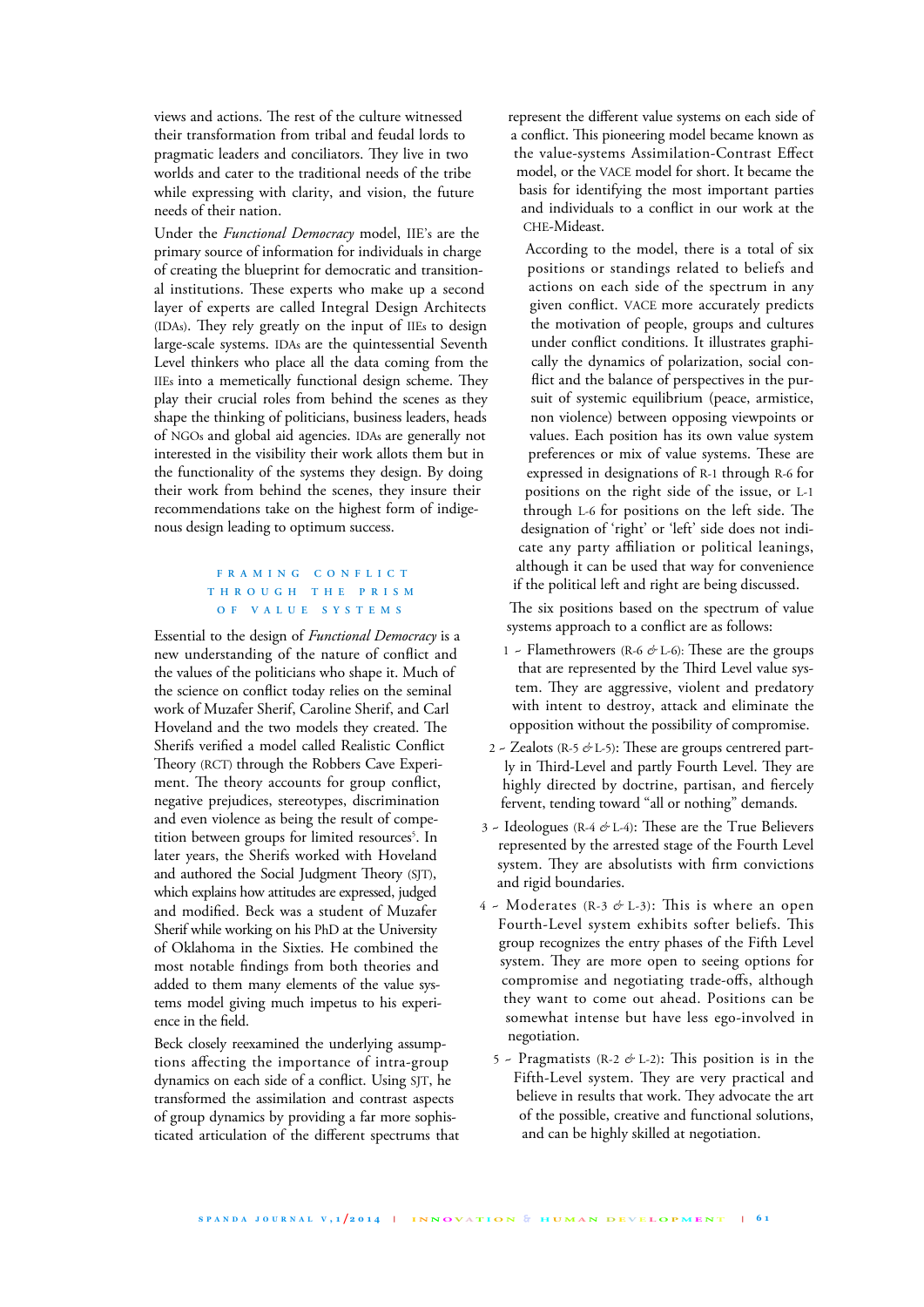6 ~ Conciliators (R-1  $\acute{\sigma}$  L-1): This is the position where Fifth Level meets Sixth-Level system. This position seeks inclusivity, consensus and a place for everyone to feel good about the outcome. They often do not recognize manipulative strategies used by the other First Tier systems to gain sympathy and concessions.

The way each value system perceives the others on the left or right side of an issue determines whether they view The silencing of the middle spectrum of a debate results in an unbalanced representation of the issues and further polarization. Ultimately this is the foundation for serious conflict. Unfortunately, in a world that feeds of small sound bites and 24/7 news, the mainstream media only reports the sensationalized polarization of opinions. This creates a broader and more embedded view of the "us vs. them" cultural schism.



the other perspective as one that 'assimilates' within their own viewpoint, or is in 'contrast' to their viewpoint. 'Assimilation' expects that 'if you aren't against us, you are with us'. Since this isn't really the case, a lot of 'internal marketing' might be spent attempting to create stronger converts to the cause. "Contrast" expects that 'if you aren't with us, you are against us'. As a result of this dynamic, the debate no longer contains six positions on each side of the values spectrum, its the Ideologues, Zealots and Flamethrowers on one side (the rigid "us") vs. the Moderates, Pragmatist and Conciliators on the same side AND the entire other side. As Conciliators, Pragmatists and Moderates on both sides of any issue disappear the remaining positions are those that represent an "us vs. them" ideology, which then becomes the loudest voices being heard. This is extremely important particularly in terms of mass media.

When we use this model in the Middle East, we call it the *Hearts and Minds* strategy<sup>6</sup>. We design steps on how to drive the hearts and minds of people away from the corrosive effects of the "us vs. them" dynamic through the following steps:

- 1 ~ Create a wedge between the radicals (Flamethrowers, Zealots, and the closed-system Ideologues), and the more Moderate positions on each side of the value spectrum simultaneously.
- 2 ~ Enhance the capacities of the Pragmatists and the Conciliators so they are able to solve the deep conflict and answer to the needs of the people.
- 3 Anticipate the radical chitchat among the Flamethrowers and Zealots and depress the polarizing dynamics.
- 4 ~ Inoculate the masses and the decision makers against "Us vs. Them" rhetoric.
- This is the model we presented to the United Nations and to the US Department of State on a few occasions. We always recommend that focus should not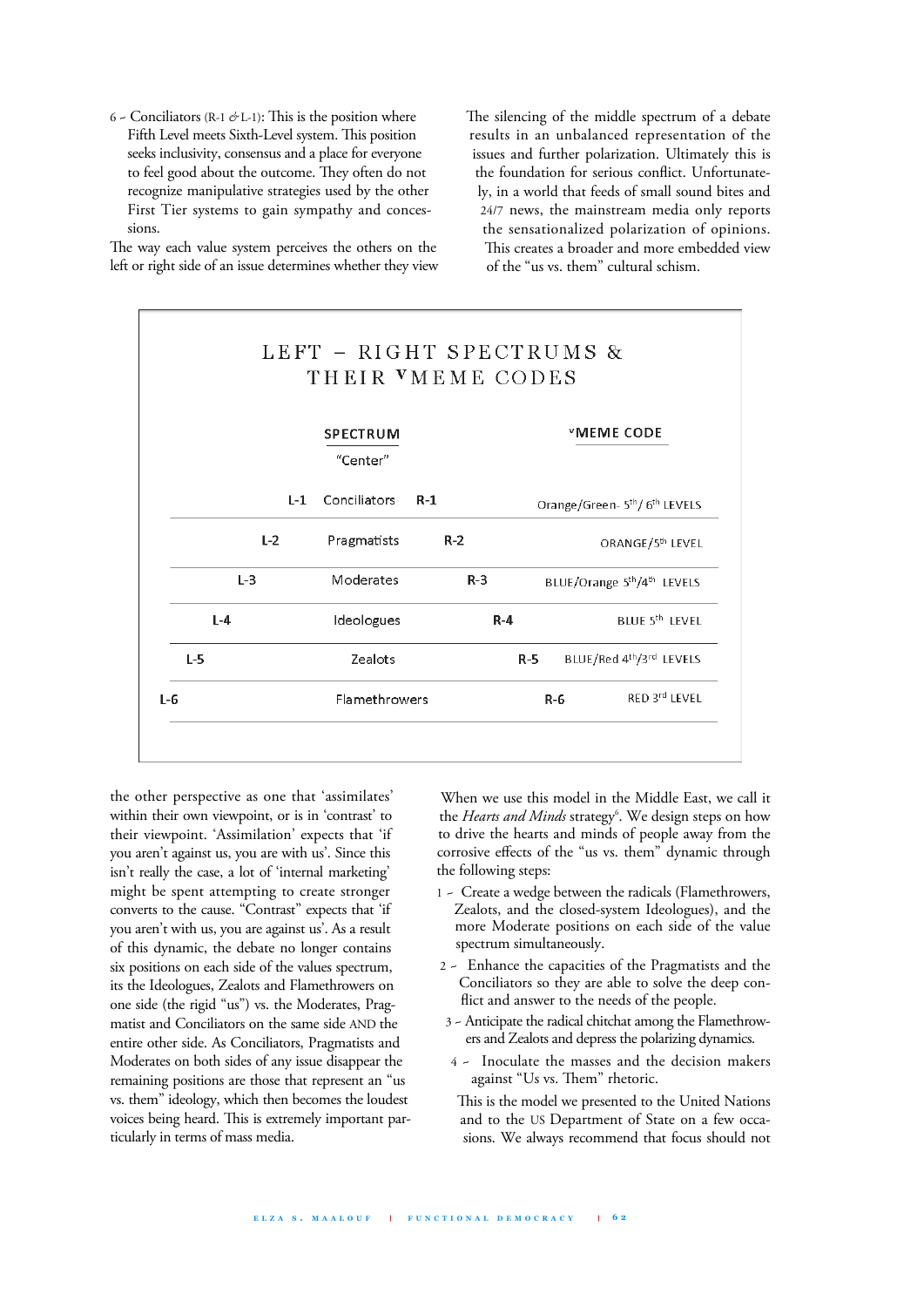be placed on negotiating with the loudest voices, which has repeatedly resulted in failure. Focus also should not be placed on negotiations when the majority of a society on one side of the model is centrered in the 1, 2 and 3 positions, while the other side is centrered in the 4,5, and 6 positions. This was the case in our work in Israel and Palestine. Instead of repeating the failed scenarios of the past our focus turned to help the Palestinians build capacities and institutions within their own culture. We sought to level the asymmetry between the Israelis and the Palestinians by helping the Palestinian side move their culture to a center in the 1, 2 and 3 positions where negotiations become equitable and the results more lasting.

## **I S R A E L A N D P A L E S T I N E , T H E C A S E S T U D Y**

Throughout this article reference was made to our field application of this framework in the Middle East. Our organization, the Center for Human Emergence Middle East began a mission in 2005 to help Israelis and Palestinians break the logjam that was preventing permanent peace from taking hold. The large-scale social psychology tools that are outlined in this article were applied in Israel and Palestine over a five-year period. Here is a summary of that field experience.

I had met Dr Beck a few years before we started our work together and was thoroughly familiar with the value systems model, his work with large scale psychology and his field experience in helping lay the ground for South Africa's transition from Apartheid. After the events of 9-11, Mr Beck set his eyes on bringing his work to the Middle East. Following the South African model, he was looking for someone who understood the cultural values of the Middle East as well as the value systems framework and large-scale social psychology and with whom he can start a new initiative. That is how we began our long professional partnership.

The efforts needed to create a tipping point in how Israelis and Palestinians perceived a solution to the conflict were massive. Although we wanted to do the work, we were careful as not to accept funding from government sources or the UN in order to preserve the integrity of the approach. Many American and Canadian businessmen who knew Mr Beck offered to sponsor our initiative. The first step was the most arduous as we began our search for IIEs on both sides of the conflict. This was a meticulously drawn out process that took over a year to complete. We wanted to make sure that whoever was picked had the qualifications of an IIE that were described earlier.

On the Palestinian side our initiative drew the interest of members of the Third Generation Fatah political movement. They were led by Nafiz Al Rifae a pragmatist with strong Fifth Level values. Nafiz was also influential with Palestinian Authority President Abbas and his powerful Old Guard as well as in shaping the minds of Fatah's future generations. Most IIEs under his leadership had a fresh perspective on the future of a non-violent and a corruption-free Palestine. Neri Bar-On, a successful engineer, who exemplified the bright Fifth Level values, and had embraced the Sixth Level humanitarian values, led the Israeli side. Most IIEs in his group also had a future vision of a more peaceful Israel. All EEIs were trained in the value systems methodologies for research before doing fieldwork.

Once the teams of experts were in place on both sides, we proceeded to map out the memetics of both Israel and Palestine. This long drawn out process showed a true depiction of the value systems in both cultures, and how they react to existential threats. More notably what we observed was that Israel was a first world country with values centrered in the 4th and 5th level value systems and emerging into the 6th level system. Palestine, on the other hand was centrered in the 2nd and 3rd levels and emerging into the 4th level. In short, Palestine had many developmental challenges.

This became the catalyst that shifted our focus from negotiating a better deal on peace accords, to building the capacities of Palestinians. We called this "The Build Palestine Initiative<sup>7</sup>." Our work for the following few years was to give the Palestinians a vision of their own future and think of ways to influence their representatives to build their own indigenous institutions and support a future state. For several years the Palestinian IIEs roamed every town city and village in the West Bank to spread the memes of "prosper and let prosper," as part of the new value structure that the Palestinians were aiming for.

In 2008 this large-scale design project culminated in a summit on the future of Palestine, where over 700 community leaders and Fatah Third Generation Party officials detailed their vision of a prosperous and peaceful Palestinian State. This became the blueprint that inspired many progressive Palestinians, including Prime Minister Fayyad. Today, although the Arab Spring has taken the spotlight away from Israel and Palestine, the CHE Mideast, still advises many IIEs on how to shape their indigenous institutions that will eventually lead to their own version of *Functional Democracy*.

## **C O N C L U S I O N**

The *Functional Democracy* model requires the fundamental reworking of many of the assumptions the world has about the virtues of Democracy. As